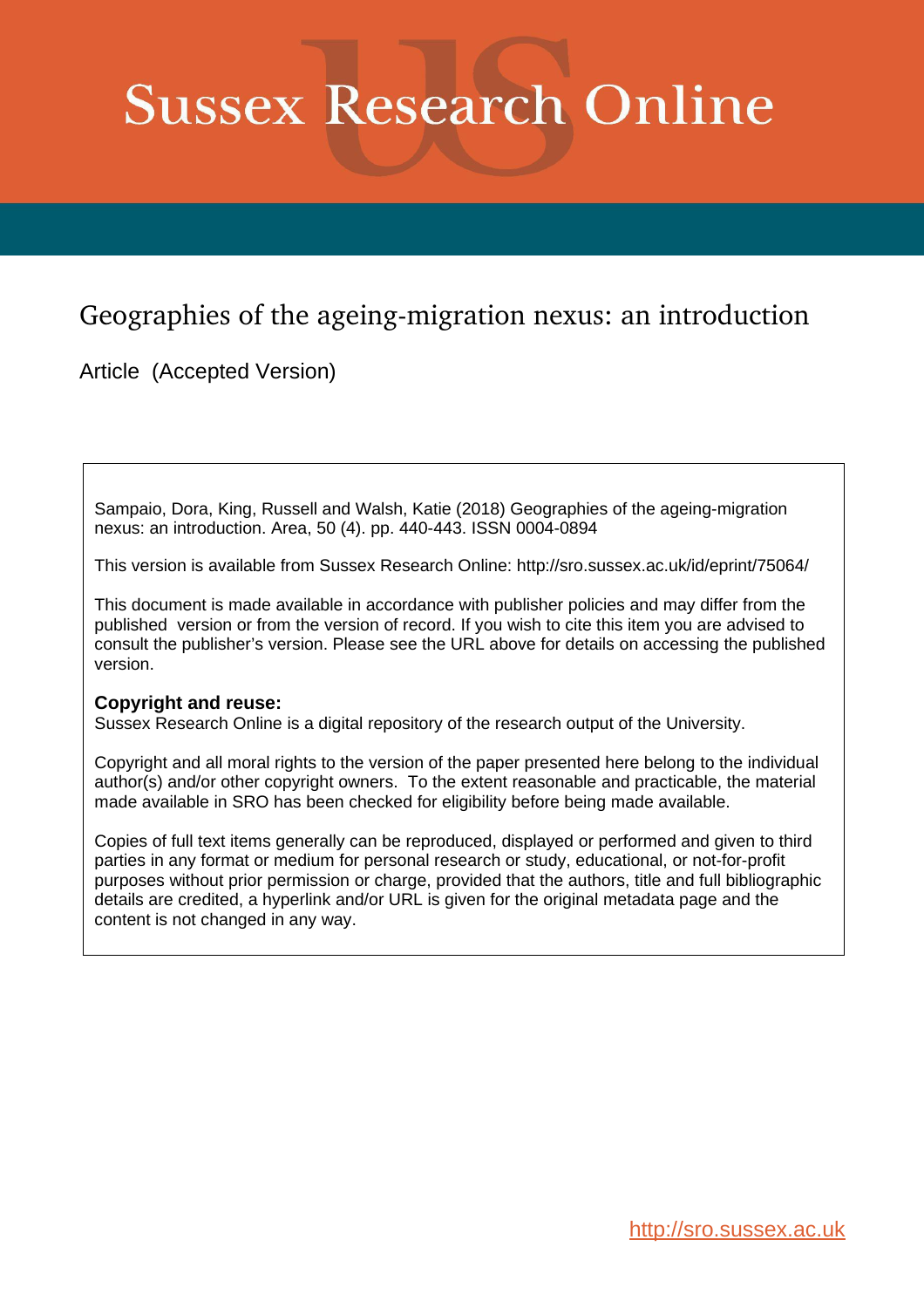#### **Geographies of the ageing-migration nexus: an introduction**

#### *Abstract*

*This special section builds on previous scholarship on geographies of ageing, and on relational and transnational approaches to age and migration, to assert the significance of the ageingmigration nexus in human geography. Our primary goal is to examine the intricate relationships between ageing, migration, space and place. By bringing empirical research on ageing and migration into dialogue with existing conceptual work within geography, we also aim to critically contribute to current debates in both areas. The contributors explore a wide range of migration processes and experiences through an intersectional lens, and demonstrate the importance of a diverse set of epistemological and methodological approaches to explore the spatialities of the ageing–migration nexus. Key dimensions examined include, but are not limited to, the spaces and places of ageing and migration, the multi-scalar nature of the geographies of the ageing–migration nexus, their (im)mobilities, fluid boundaries, and emotional geographies.* 

*Key words: geography; ageing; migration; space; place; intersectionality*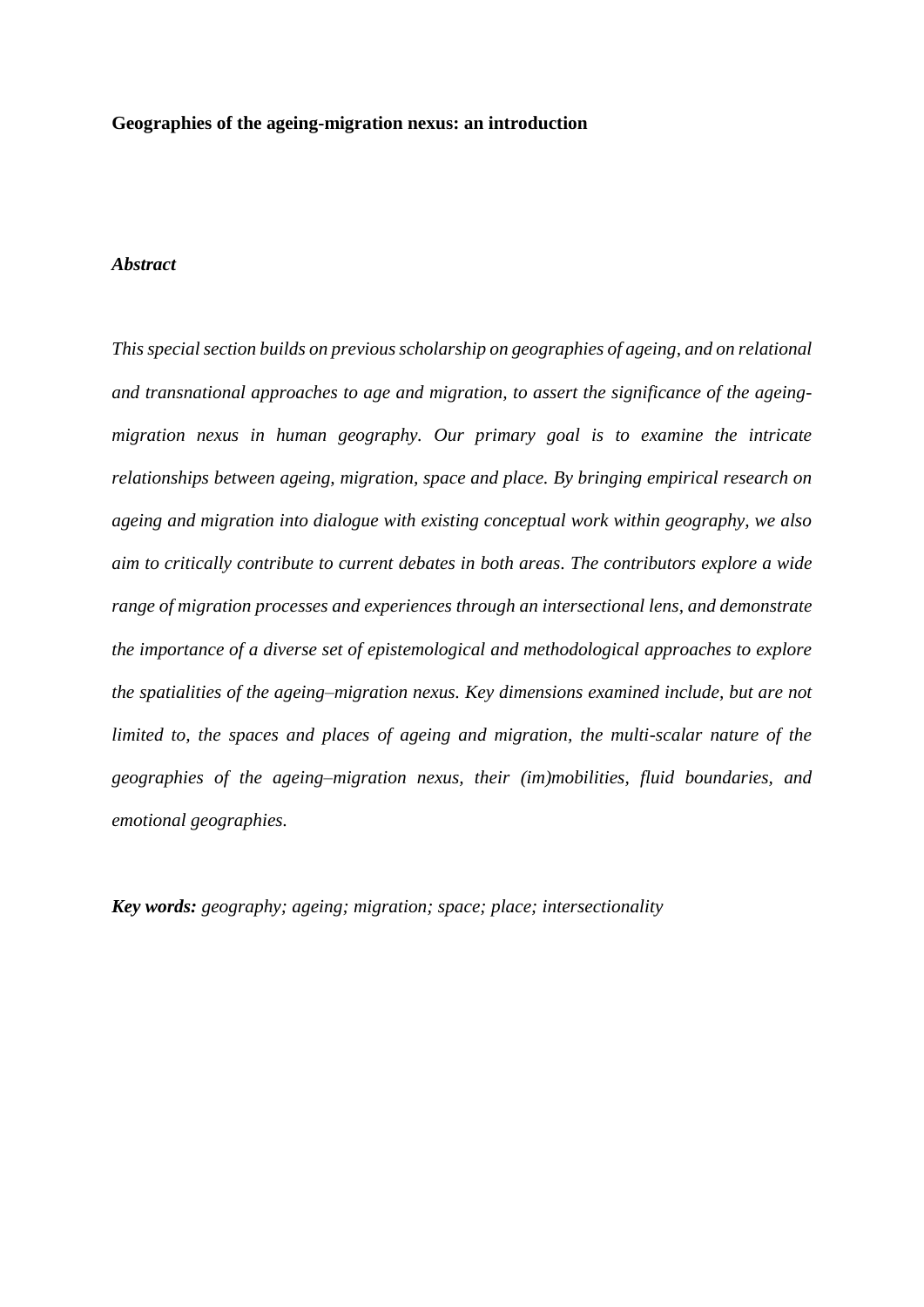The intersections between ageing and migration have profound geographic resonance. In this special section, we seek to illuminate *emplaced* meanings of age and ageing, and related (im)mobilities, produced over space and time, demonstrating that place is more than a mere 'container' of older people (Andrews *et al.* 2007; Pain *et al.* 2000). Existing research allows us to map out these crossings in three substantive areas of concern, relevant for both academic work and policy-making: *the increasing diversity of ageing migrants* in all parts of the globe, both internally and across borders, and related social, cultural, economic, health and welfarespecific challenges; *the multiplicity of ageing landscapes* and the nuanced nature of migrants' home-*un*making practices, social and intimate relationships in later-life, ageing cultures, and ageing care; and the *interstitial dimensions and individual subjectivities* that mould prescribed experiences of age and ageing, and their varied entitlements across the world.

We argue that it is by looking at the spaces and places of our everyday lives, both relationally and transnationally, that the ageing experience as an ongoing, (im)mobile, social project can be further understood. Pertinent questions that this special section addresses include the following. What are the implications of (trans)national migration for ageing as both an embodied and emplaced experience? How does geographical mobility impact migrants' wellbeing in later-life? Do older migrants' ideas about age and ageing shift across space and time? How is ageing care articulated across borders and what are the consequent challenges for migrants and non-migrants? In what ways are later-life identities and home-making experiences shaped at different social and spatial scales? How is privilege, accumulated over the life-course, enacted in new geographical contexts? And, how are migrants' social and intimate relationships shaped by their (im)mobilities and emplacement?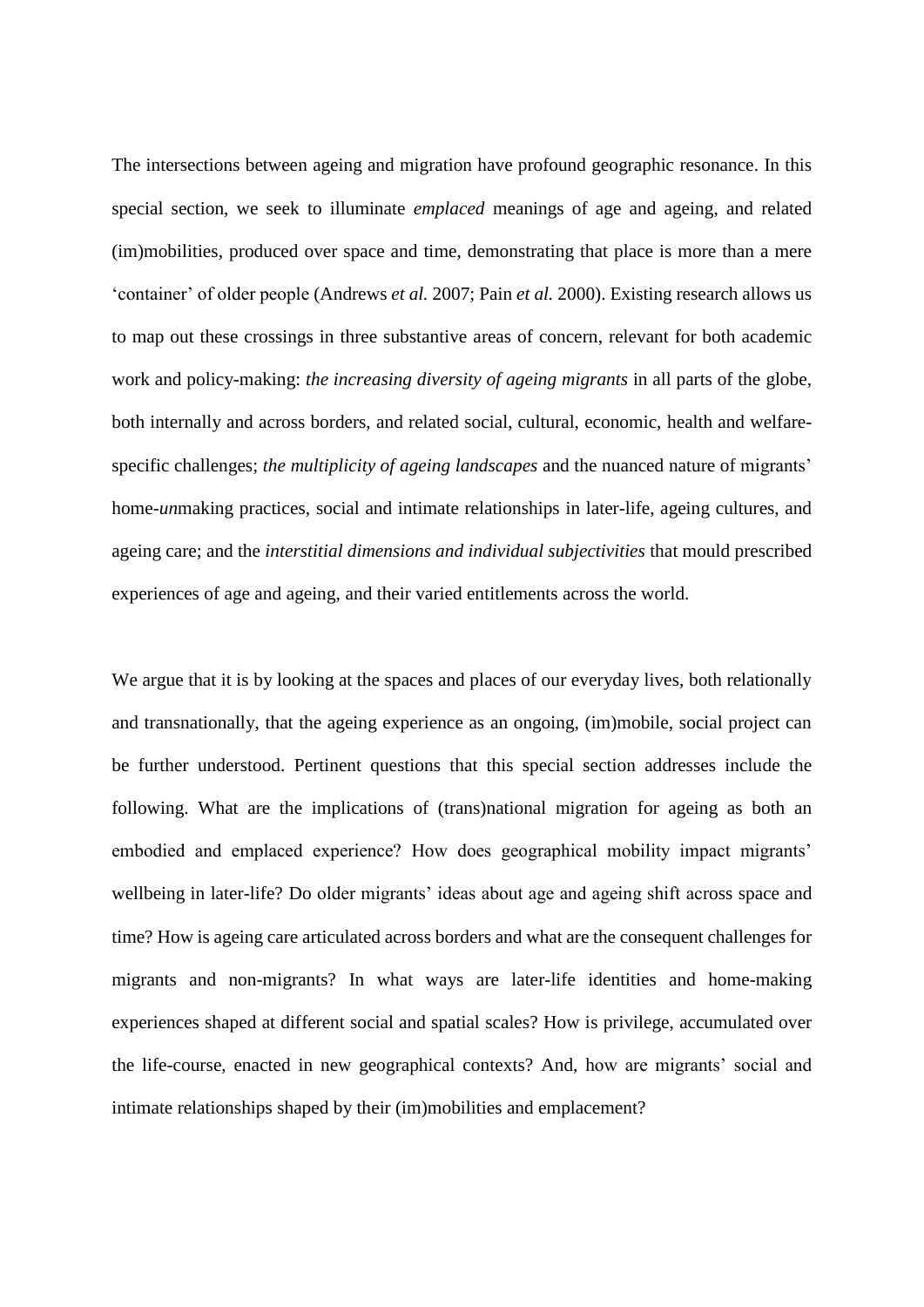Geographical research has worked towards developing 'geographies of ageing' as a distinct research arena of human geography. While the origins of this research theme can be traced to early statements by Rowles (1986), Warnes (1990), and Harper and Laws (1995), recent studies have drawn attention to a variety of geographical and spatial concerns. These include the intertwining of social and cultural, and biological and physiological, dimensions of ageing and later-life; the challenge of incorporating time and spatiotemporality in discussions about ageing (Schwanen *et al.* 2012); and the potential for relational and non-representational approaches to age and ageing within geography (Hopkins and Pain 2007; Skinner *et al.* 2015). In particular, the development of relational geographies of age has provided a robust platform for exploring the *nexus* between different social-chronological groups, shedding light on core intergenerational, intersectional, and lifecourse issues. Simultaneously, geographers, through their methodological and epistemological pluralism and multiscale approaches, have been able to provide a spatially sensitive analysis of the growing diversity of mobilities in a globalised, yet fundamentally divided, world (King 2012). Whilst these two strands of geographical engagement – on age and ageing and on migration – have been prolific on their own, their crossings have remained underdeveloped.

On the whole, the study of the complex intersections of ageing and migration has established itself as an important and timely agenda across the social sciences. This has taken place chiefly through a flurry of edited volumes and special issues (e.g. Baldassar *et al.* 2007; Ciobanu *et al.* 2017; Ciobanu and Hunter 2017; Horn and Schweppe 2015; Horn *et al.* 2013; Karl and Torres 2016; Lawrence and Torres 2015; Näre *et al.* 2017; Torres and Lawrence 2012; Walsh and Näre 2016; Warnes and Williams 2006; Zubair and Norris 2015). Fruitful discussions have developed on the diversity of older migrants (Warnes *et al.* 2004), transnational ageing (Horn and Schweppe 2017), identities and everyday practices in older age (Näre *et al.* 2017), elderly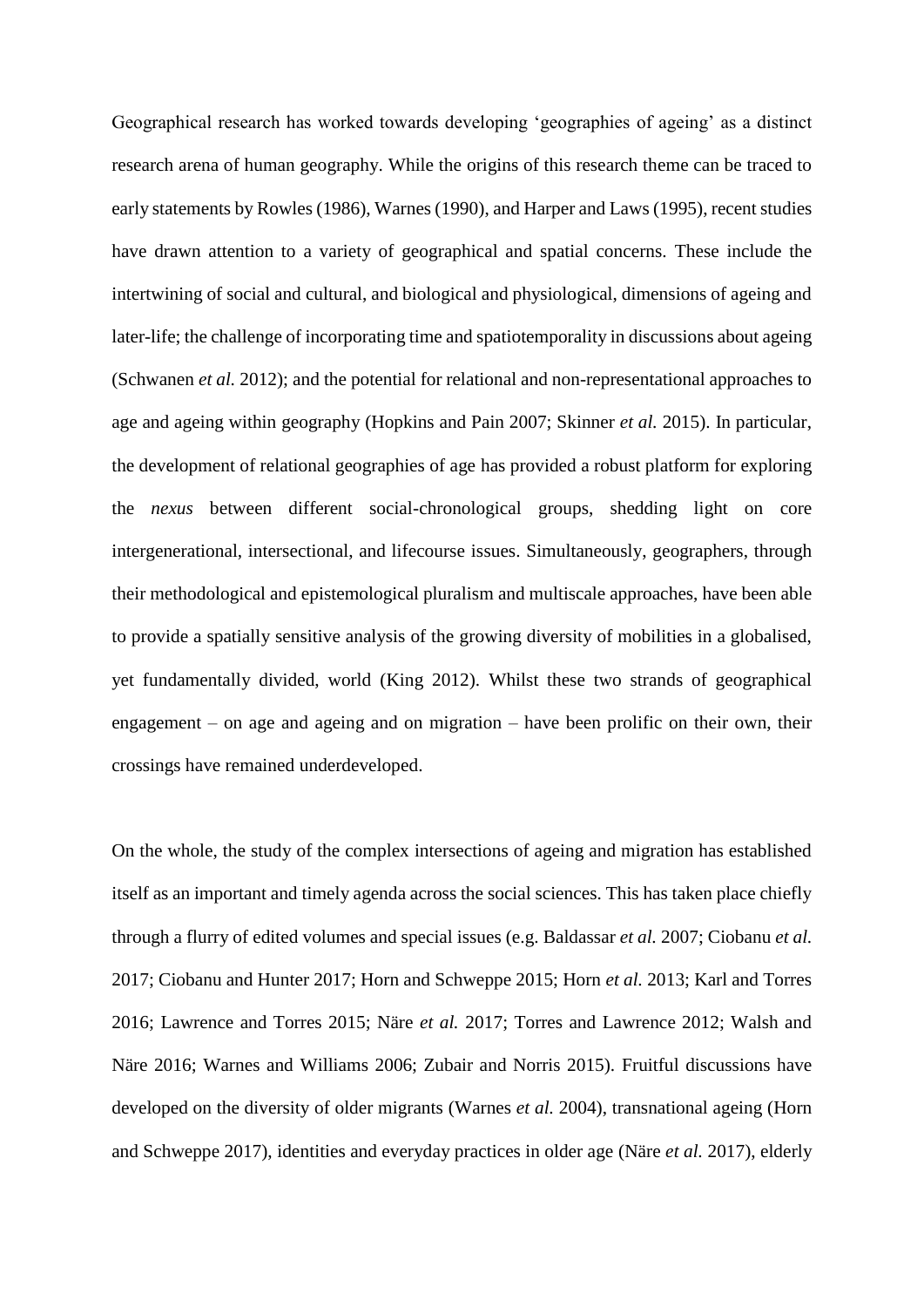care (Baldassar *et al.* 2007), ageing in ethnic minority or transcultural contexts (Zubair and Norris 2015), ageing and the new media (Baldassar *et al.* 2017), and policy implications of ageing as a migrant (Ciobanu *et al.* 2017). Notwithstanding their thematic richness, these analyses have, for the most part, failed to fully engage with the spatial dimensions of the ageing–migration nexus. This is the lacuna we seek to fulfil with this collection.

This special section asserts the importance of carving a space for the ageing–migration nexus in human geography as the appropriate arena to develop relationships between ageing, migration, space and place. It offers novel insights to the wider debates on ageing and migration by foregrounding *geographical* analyses of the ageing–migration nexus. In doing so, we respond to Cutchin's (2009: 440) avowal that 'the study of the geographical dimensions of ageing has yet to achieve its full potential'. Providing innovative extensions to existing analyses of migration, we build on the conceptual strength of work on geographies of ageing (Harper and Laws 1995) and a relational approach to age (Hopkins and Pain 2007) that has helped to transform understandings of older age in human geography, gerontology and beyond (Andrews and Phillips 2005; Hardill 2009; Schwanen *et al.* 2012; Skinner *et al.* 2015 2018).

The papers included in this special section offer innovative approaches to the study of the ageing–migration nexus through a geographical lens, revealing ageing as a geographically contingent, spatially produced and embodied social process. They explore a wide diversity of migration processes and experiences through an intersectional approach to migrant subjectivities that is sensitive to the inequalities of ageing. Attention is drawn to migrants who are both wealthy and underprivileged; 'young old' and 'old old'; male and female; active and sedentary; healthy and frail; moving alone and as part of a couple; and originating from/located in both the Global North and Global South. The papers exemplify a variety of epistemological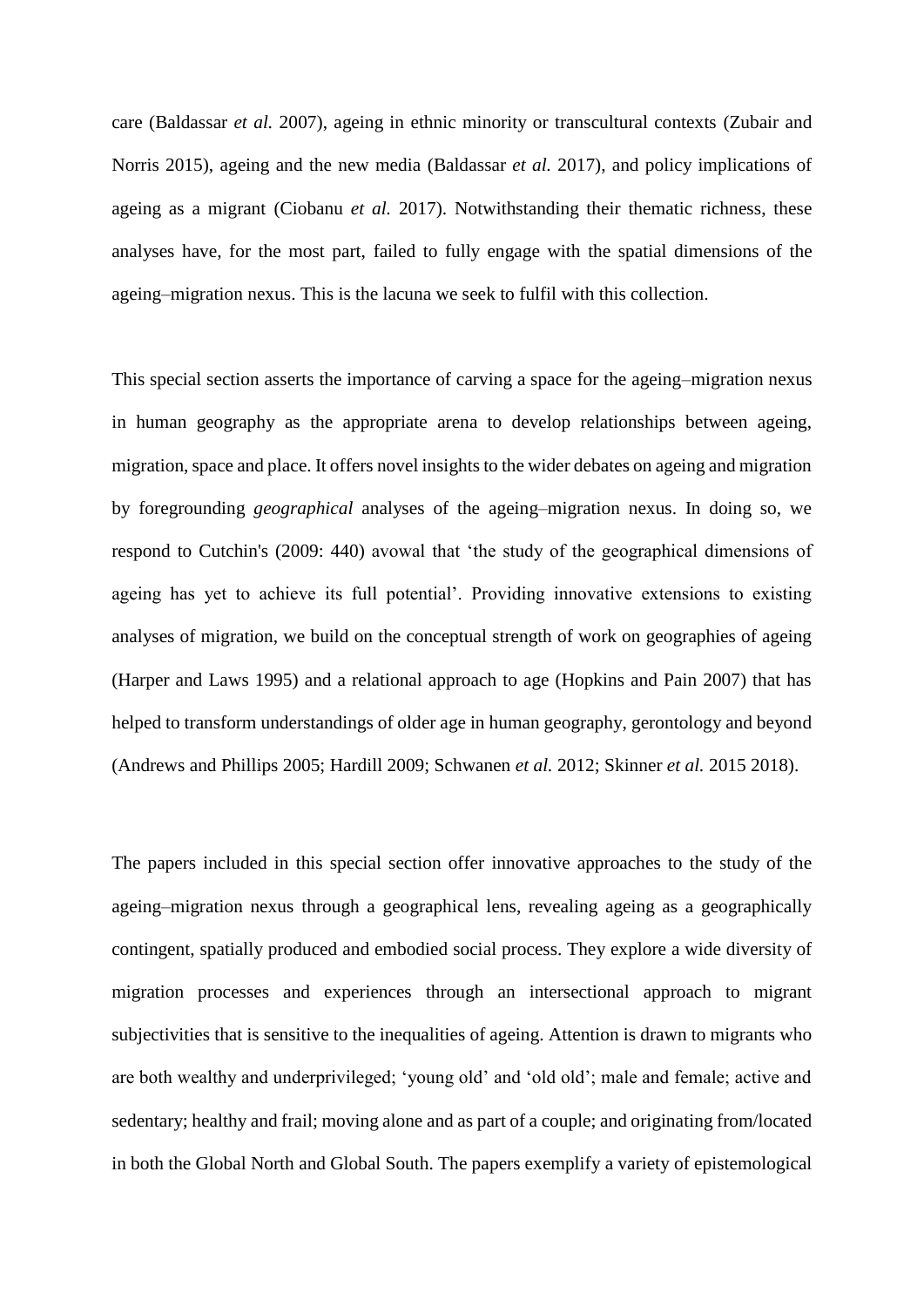approaches which demonstrate the importance of a rich and diverse methodological toolkit for exploring geographies of the ageing–migration nexus. Articles are based on quantitative surveys and longitudinal data, qualitative in-depth interviewing and biographical lifenarratives, ethnography, comparative analysis, and visual methods.

The special section begins with intersectional discussions of ageing, in which age, gender, class and ethnicity are considered through a transnational lens. First, Oliver's (2018) study of 'choice homophily' in later life provides an ethnographic account of two distinct geographical settings – international retirement migration to Spain and older people's centres in South London – critically exploring the configuration of spaces of ageing in relation to similarity and difference. Second, Lulle's (2018) paper conceptualises relational ageing in spatial and comparative terms. It examines transnational ageing care through a time-space approach that unfolds the life stories and intra-gender and cross-generational care practices of Latvian women who migrated and those who stayed put.

A focus on the lives of older lifestyle migrants is provided in the two papers that follow. Sampaio (2018) explores the inner geographies of ageing lifestyle migrants in the Azores islands, stressing the role of individuality and a 'shift to the self' as an opportunity for selfactualisation in later-life. She demonstrates that ageing as a single person does not always lead to vulnerability, but can be also empowering. Hayes' (2018) paper exposes the complexity behind self-perceptions of privilege, looking at how relative advantage and 'white alterity' are negotiated by North Americans in Cuenca, Ecuador. The paper reveals the conflicted nature of migrants' relayed concern with the local community while, simultaneously, taking advantage of structural global inequalities.

Walsh (2018) and Cela and Bettin's (2018) papers consider the phenomenon of return migration in older age, each using a different methodological lens. Walsh deploys 'critical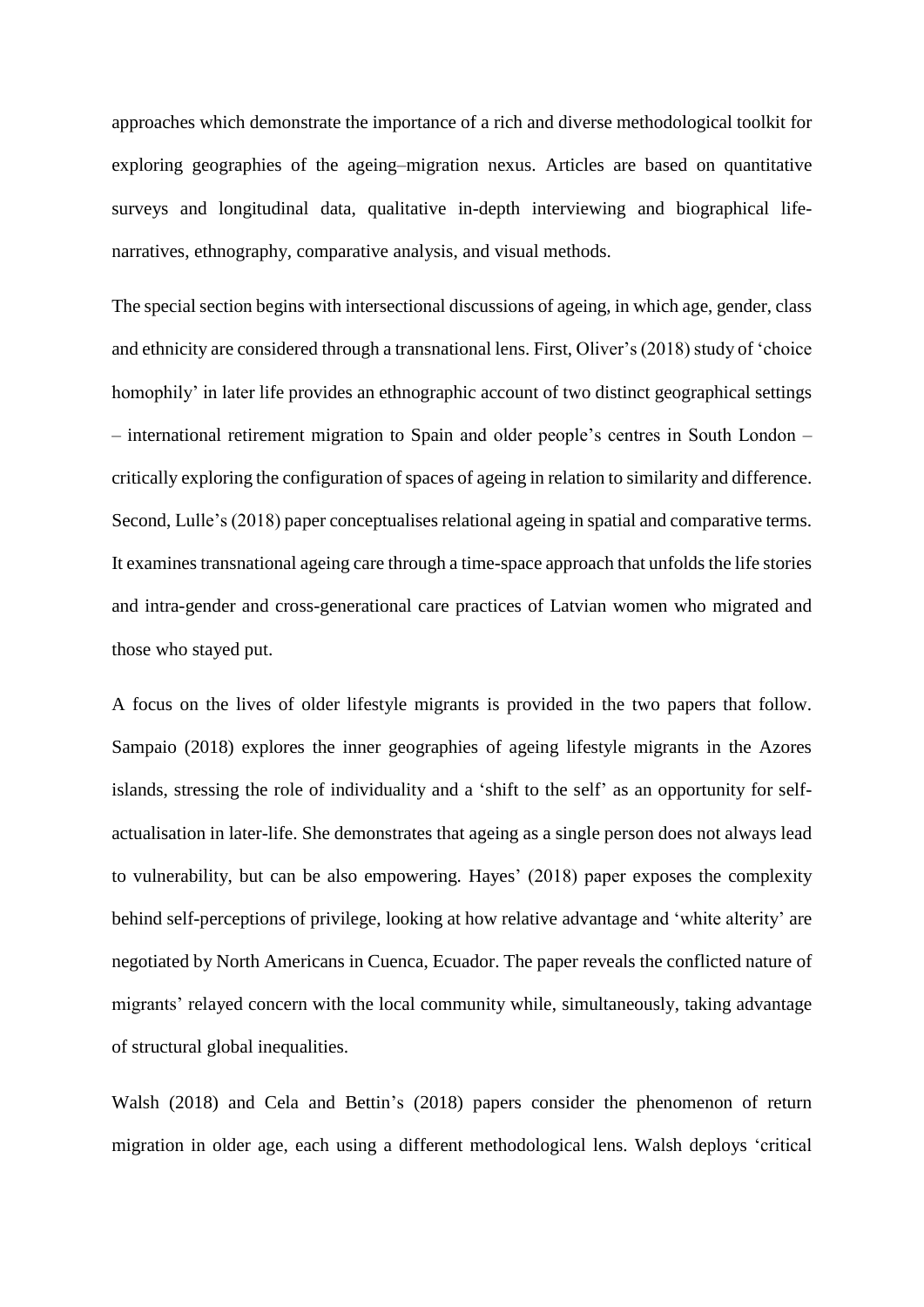geographies of home' and uses in-depth repeat interviewing with older Britons to explore their home-making practices back in Britain; Cela and Bettin's study draws on German Socio-Economic Panel data to provide a detailed quantitative analysis of subjective and objective wellbeing-related factors implicated in the decision to return to the country of origin in older age. Wellbeing in later-life is also at the core of Finney and Marshall's (2018) paper, which, based on data from the English Longitudinal Study of Ageing, discusses the potentially advantageous effects of residential mobility in later-life, and how this can help to explain ageing inequalities at various scales.

Taken together, these articles draw attention to five dimensions of the geographies of the ageing–migration nexus that merit further analysis: first, the *spaces and places* of ageing and migration, in their emplaced and embodied socio-economic and cultural diversity and homogeneity, and potential for re-configurations over time; secondly, their *multi-scalar* nature, including (trans)national, community, and home spaces, ranging from the well-researched migration flows in the Global North to the emerging ageing mobilities in the Global South; thirdly, their *(im)mobilities*, encompassing both migrants and non-migrants and the promises, but also the constraints, of geographical mobility later in life; fourthly, their *boundaries*, which become more and more difficult to disentangle with different types of migration – be they economically, family or lifestyle oriented – overlapping and feeding into each other; and fifthly, their *emotional geographies*, which highlight ever more reflexive cultures of age and ageing.

Finally, this collection of papers suggests promising avenues for future research. These include, but are not limited to, the following. We suggest that research could be more inclusive of a diversity of ageing migrants and mobility motives, thereby recognising the limitations of current migration categorisations and emphasising the importance of lifecourse transitions. Studies are required that are more attentive to the relations between migrants and non-migrants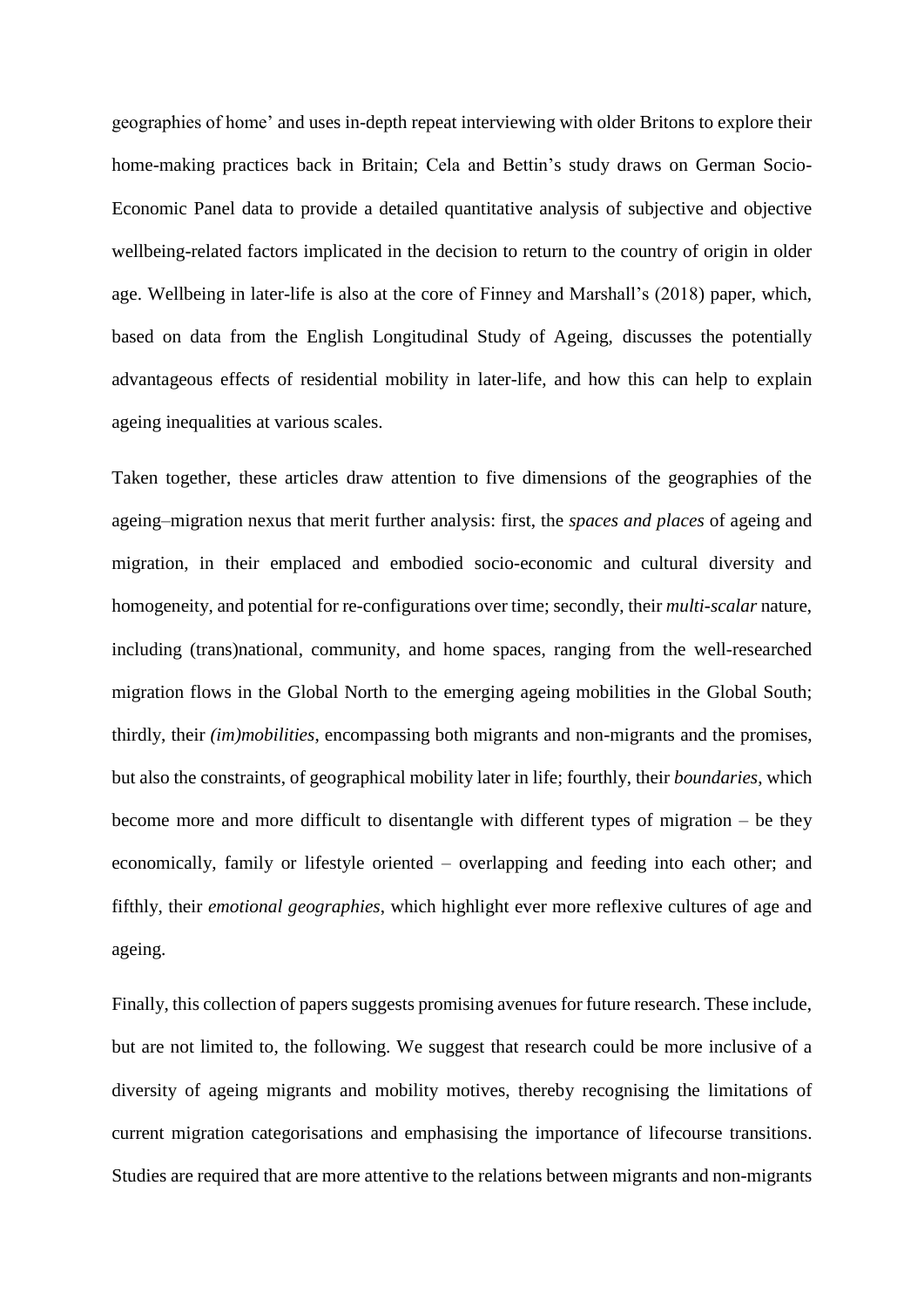and the complex ways in which they interact, for instance in terms of ageing care as shown in Lulle's paper, but also regarding transnational cultures of ageing, place attachment, and social and generational interactions and expectations. Research espousing intersectional approaches that observe the relations between life-stage (e.g. separation, illness, bereavement etc.), gender, class, sexuality, race, ethnicity and inequality, as vehemently demonstrated by all papers in this collection, is also important to develop more widely. Likewise, studies that explore determinants of health impairment and wellbeing in later-life and foreground collaborations between different strands of geography such as geographies of health, ageing, and economic, social and cultural geographies. Research is needed that incorporates a de-colonial lens and goes beyond 'the West', such as that of Hayes (this collection), which inspires further work focusing on the diversity of ageing–migration crossings in understudied geographical contexts. And, lastly, in their methodological plurality, the set of papers in this special section invites further methodological imagination in the study of the ageing–migration nexus, for example through the inclusion of more non-representational, historical, media-focused, and cartographically and photographically documented research.

#### **References**

**Andrews G J and Phillips D** eds 2005 *Ageing and place. Perspectives, policy, practice* Routledge, Oxon

**Andrews G J Cutchin M McCracken K Phillips D R Wiles J** 2007 Geographical gerontology: the constitution of a discipline *Social Science & Medicine* 65 151–168

**Baldassar L Baldock C V Wilding R** 2007 *Families caring across borders: migration, ageing, and transnational caregiving* Palgrave Macmillan New York.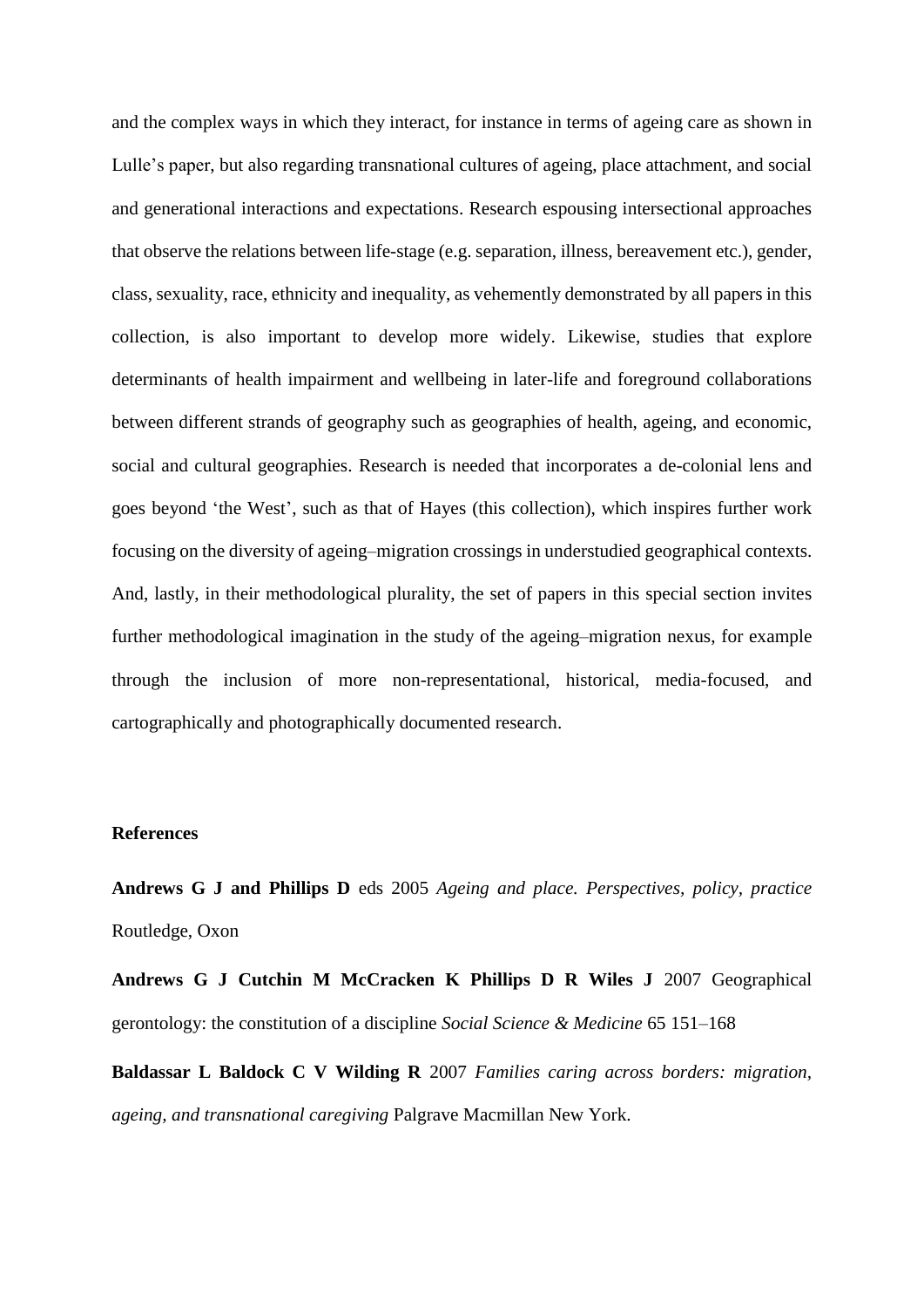**Baldassar L Wilding R Boccagni P Merla L** 2017 Aging in place in a mobile world: New media and older people's support networks *Transnational Social Review* 7 2–9

**Cela E and Bettin G** 2018 Returning to the home country in later life: longitudinal evidence from the German Socio-Economic Panel *Area*

**Ciobanu R O and Hunter A** 2017 Older migrants: (im)mobilities of ageing *Population, Space and Place* 23 1-10

**Ciobanu R O Fokkema T and Nedelcu M** 2017 Ageing as a migrant: vulnerabilities, agency and policy implications *Journal of Ethnic and Migration Studies* 43 164-181

**Cutchin M P** 2009 Geographical gerontology: new contributions and spaces for development *The Gerontologist* 49 440-445

**Finney N and Marshall A** 2018 Is migration in later life good for wellbeing? A longitudinal study of ageing and selectivity of internal migration *Area*

**Hardill I** 2009 Introduction: geographies of aging *The Professional Geographer* 61 1-3

**Harper S and Laws G** 1995 Rethinking the geography of ageing *Progress in Human Geography* 19 199-221

**Hayes M** 2018 The gringos of Cuenca: how retirement migrants perceive their impact on lower income communities *Area*

**Hopkins P Pain R** 2007 Geographies of age: thinking relationally *Area* 39 287-294

**Horn V and Schweppe C** eds 2015 *Transnational aging – current insights and future challenges* Routledge, New York

**Horn V and Schweppe C** 2017 Transnational aging: toward a transnational perspective in old age research *European Journal of Ageing* 14 335–339

**Horn V Schweppe C and Seong-Gee U** 2013 Transnational aging—a young field of research *Transnational Social Review* 3 7–10.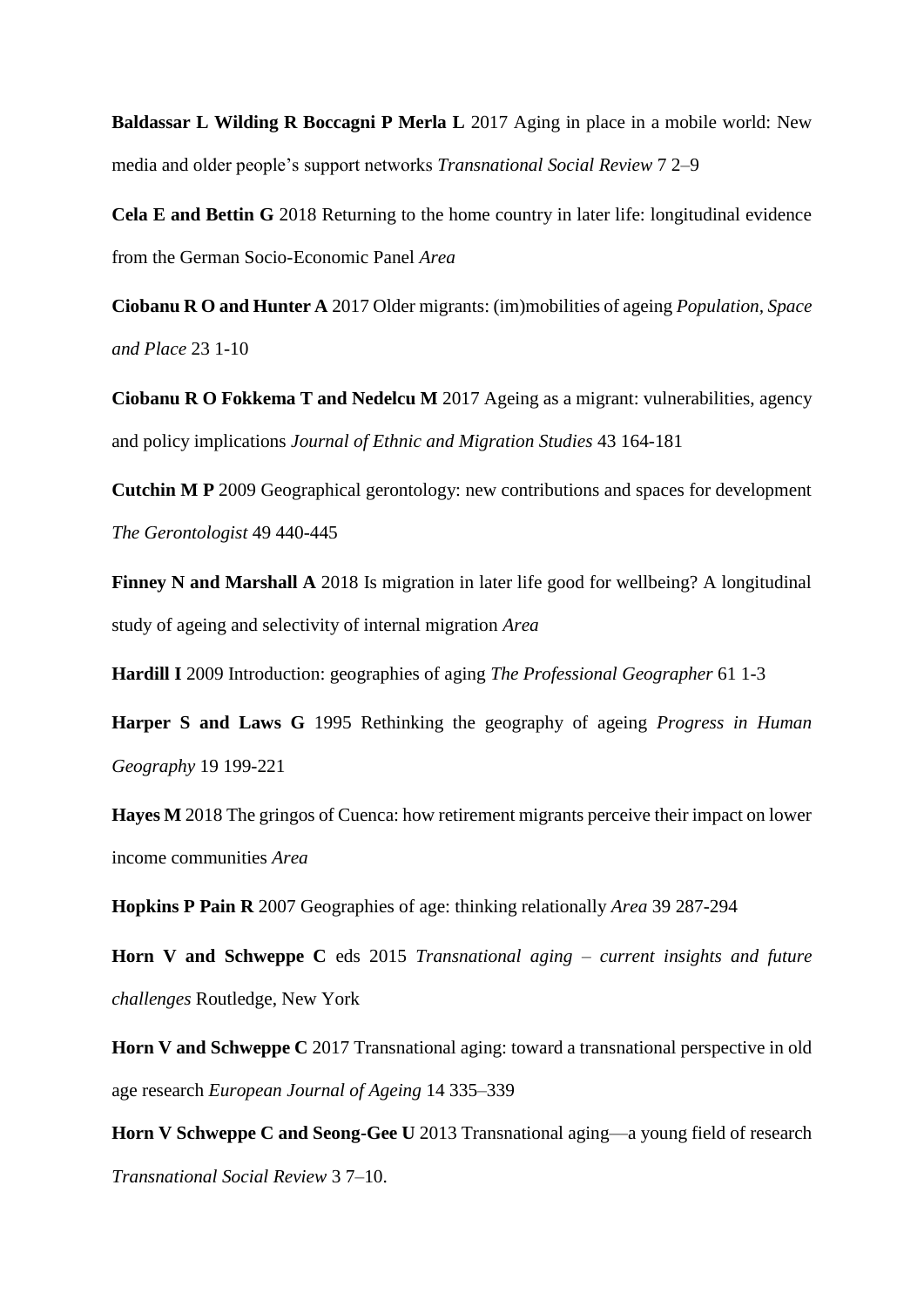**Karl U and Torres S** eds 2016 *Ageing in Contexts of Migration* Routledge, Oxon

**King R 2012** Geography and migration studies: retrospect and prospect *Population, Space and Place* 18 134–153

**Lawrence S Torres S** eds 2015 *Older people and migration: challenges for social work*  Routledge Oxon

**Lulle A** 2018 Relational ageing: on intra-gender and generational dynamism amongst ageing Latvian women *Area*

**Näre L Walsh K and Baldassar L** 2017 Ageing in transnational contexts: transforming everyday practices and identities in later life *Identities* 24 515–523

**Oliver C** 2018 Negotiating sameness and difference in geographies of older Age *Area*

**Pain R Mowl G Talbot C** 2000 Difference and the negotiation of 'old age.' *Environment and Planning D: Society and Space* 18 377–393

**Rowles G D** 1986 The geography of ageing and the aged: toward an integrated perspective *Progress in Human Geography* 10 511–539

**Sampaio D** 2018 A place to grow older... alone? Living and ageing as a single older lifestyle migrant in the Azores *Area*

**Schwanen T Hardill I and Lucas S** 2012 Spatialities of ageing: the co-construction and coevolution of old age and space *Geoforum* 43 1291-1295

**Skinner M W Cloutier D and Andrews G J 2015 Geographies of ageing: progress and** possibilities after two decades of change *Progress in Human Geography* 39 776-799

**Skinner M W Andrews G J Cutchin M P and** eds 2018 *Geographical gerontology. Perspectives, concepts, approaches* Routledge, Abingdon

**Torres S Lawrence S 2012** An introduction to 'the age of migration' and its consequences for the field of gerontological social work *European Journal of Social Work* 15 1–7